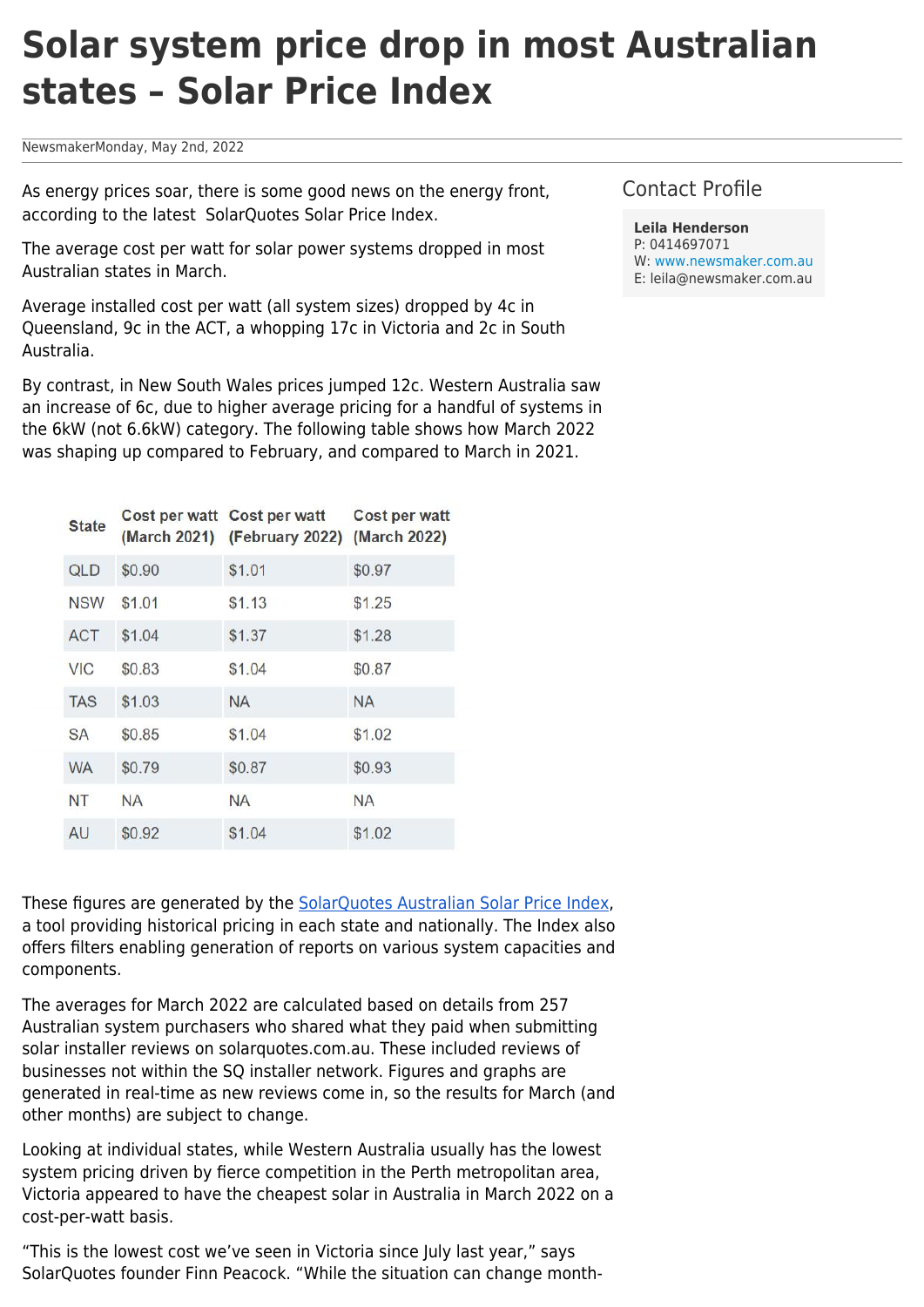to-month, now could be a particularly good time to take advantage of Victoria's solar panel rebate."

6.6kW Solar System Pricing In March 2022

After a significant increase from December (\$5,591) to January (\$6,377) and then another small rise in February (\$6,402), 6.6kW solar system pricing dropped back to an average \$5,910 in March 2022.

Again, Victoria led the way in terms of the biggest decrease, but there were also reductions in Queensland, Victoria, South Australia and Western Australia. The average 6.6kW system price in New South Wales headed north again, with not enough data for ACT, TAS and the NT to make a useful comparison at this point.

"Whether system prices are heading up or down, the best time to buy a solar power system is usually right now to avoid further locking in high household power bills," Mr Peacock says.

"It looks like electricity bills could also be higher for many Australians soon due to pressure on wholesale energy prices. The good news for solar owners is this could also mean higher feed-in tariffs – but the focus these days should still be on self-consumption to maximise value."

## About SolarQuotes

SolarQuotes.com.au is an independent online reviews website dedicated to linking solar buyers with the best solar providers in their area, using industry knowledge and the power of consumer feedback.

Since 2009, SolarQuotes has helped more than 600,000 Australians seeking quotations on solar systems from accredited suppliers in its network across 2,953 Australian postcodes.

The independent service has published 63,829 uncensored reviews of 2,501 solar installation companies.

"Over the last 13 years we have steadily built a network of 509 solar installers across Australia we trust to provide quotes," says Mr. Peacock. "And we have turned away hundreds more. Our sole mission is to give consumers the advantage of informed choice from installers who have already been thoroughly vetted."

The SolarQuotes website has built a reputation of being Australia's most comprehensive and reliable source of information about home solar power and battery storage. It provides consumers with the advice and insight they need to go solar and, once installed, the best ways to maximise value from their systems.

To get an instant estimate on how much you could be saving on household energy bills by installing a solar power system, try SQ's [solar calculator.](https://www.solarquotes.com.au/solar-calculator/) For at-a-glance pricing ranges for good quality systems, check out [solar panel](https://www.solarquotes.com.au/panels/cost/) [costs.](https://www.solarquotes.com.au/panels/cost/)

Find out more at https://www.solarquotes.com.au/